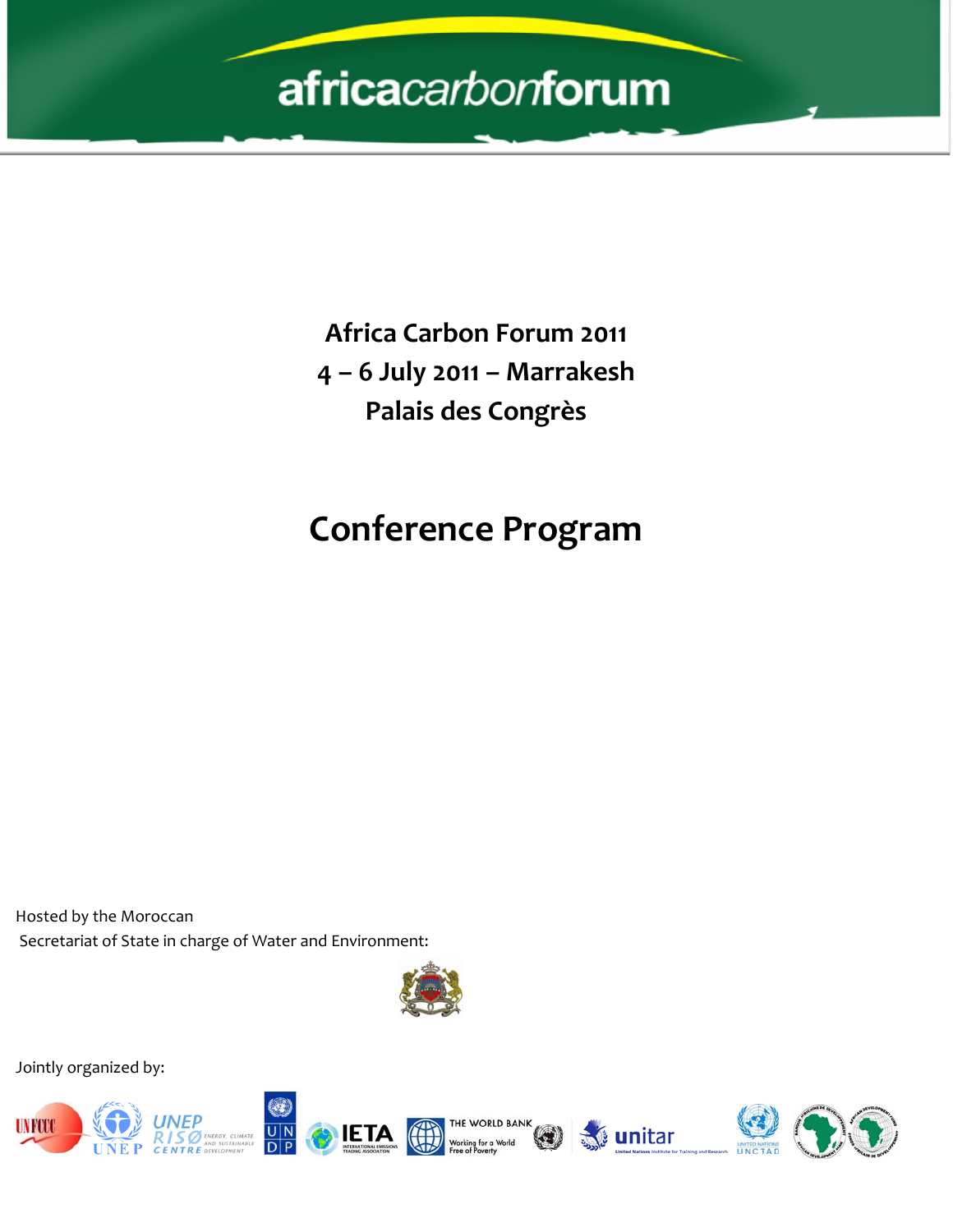## **Legend:**

Plenary Sessions

Training Sessions

Workshops: Sectors & Technologies Stream /Implementing Clean Development Mechanism)

Workshops: Policies & Strategies Stream (Emerging policy mechanism)

Matchmaking sessions

Please note that this program may be subject to changes - Speakers indicated with \* are not confirmed.

## **Day 1 – Monday 4th of July**

## **Monitoring and reporting – The next stage for CDM projects in Africa** 8:30 – 9:30 –*Salle Fes 1*

What are the challenges that have been identified now that CDM projects in Africa are entering this phase, and what can be done to overcome these. What has been learnt about the expectations of the DOEs and EB for monitoring and verification. This training session aims to share some of the experiences of those project developers who have been involved in the verification process, and also provide feedback from a DOE on how the process is undertaken and can be facilitated.

## **Speakers:**

- Youssef Arfaoui, African Development Bank Experiences from verification of the "Small‐Scale [Hydropower](http://cdm.unfccc.int/Projects/DB/TUEV-SUED1269612670.69/view) Project Sahanivotry in Madagascar"
- Andrew Kinyanjui, Bureau Veritas A DOE's perspective on the verification process
- Monday Ikhureigbe, Pan Ocean Experiences from verification of the large-scale "Pan Ocean Gas [Utilization](http://cdm.unfccc.int/Projects/DB/DNV-CUK1218208551.22/view) Project" in Nigeria

## **REDD+ Projects** 8:30 – 9:30 –*Salle Fes 2*

Despite uncertainties at the international level on the scale of implementation of REDD, pilot projects are being implemented throughout the world, including in Africa. What lessons have been learned from these projects? How can project developments move ahead with the preparation of projects?

## **Moderator:** Forest Trends

## **Speakers:**

- 1. VCS The state of the art on REDD methodologies
- 2. CI Madagascar The preparation of two REDD projects in Madagascar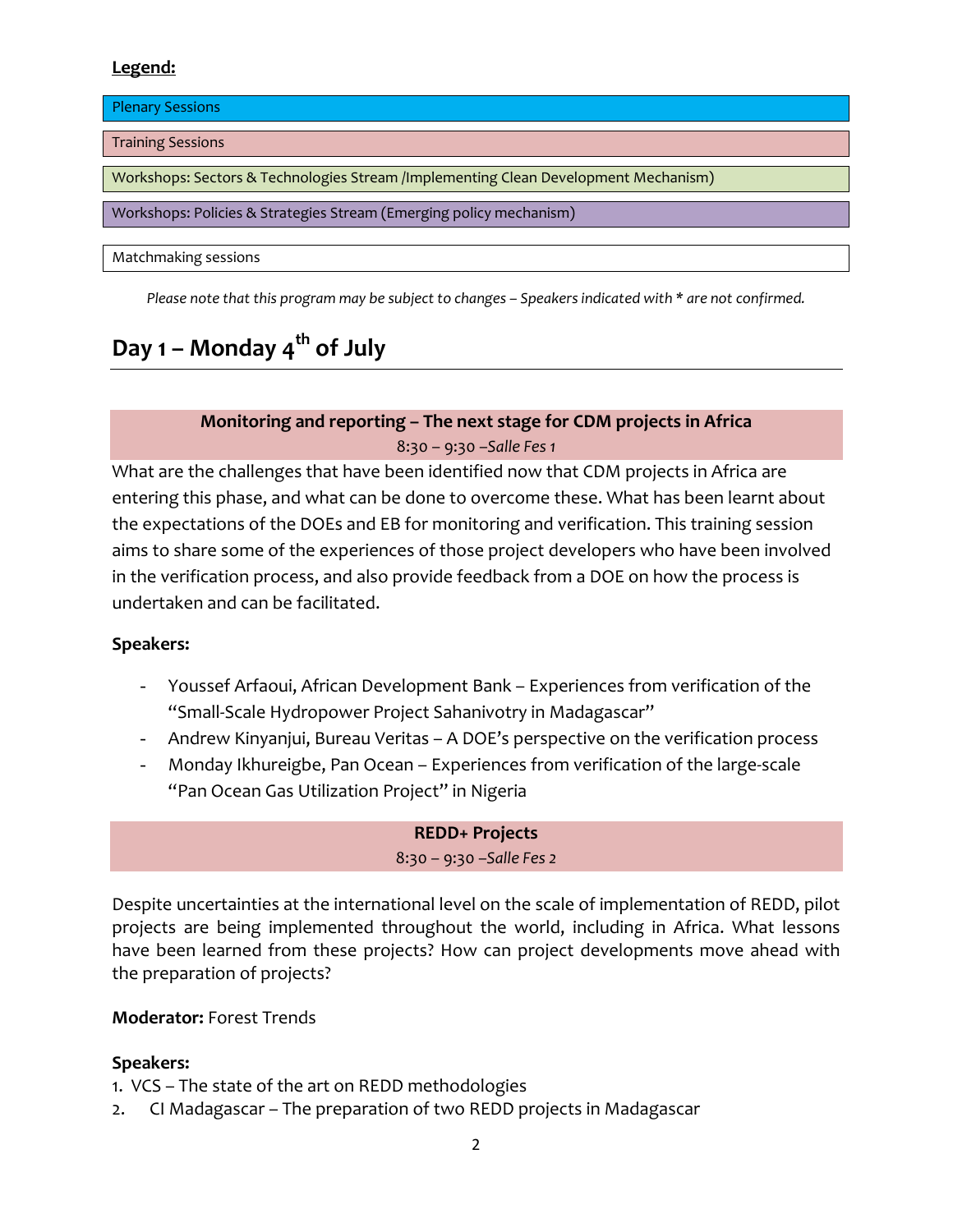- 3. Forest Trends Perspectives of the voluntary markets for REDD+ projects
- 4. ONFi Presentation of the guidebook 'How to develop REDD+ projects'

*9:30 – 10:00 – Coffee break* 

#### **Opening Ceremony**  10:00 – 11:00 – *Salle des Ministres*

#### **Speakers:**

- Government of Morocco Representative
- John Kilani, Director, Sustainable Development Mechanisms, UNFCCC
- Mary Barton‐Dock, Director, Environment Department, World Bank
- Héla Cheikhrouhou, Director, Energy, Environment and Climate Change Department, African Development Bank
- Henry Derwent, President and CEO, IETA
- John Christensen, Director, UNEP Risoe Centre

## **From Marrakech to Cancun, toward Durban: Past and future**

11:15 – 13:00 ‐ *Salle des Ministres*

This plenary will go back in time to the signing of the Marrakech Accords in 2001, recall the moment and assess what were the challenges and opportunities identified then, and how the agenda has evolved in Africa – which challenges still need to be tackled, and which opportunities have been used and demonstrate best case studies as we look into the future, towards COP 17 in Durban and beyond.

**Moderator:** John Kilani, Director, Sustainable Development Mechanisms, UNFCCC

## **Speakers:**

- ‐ Taha Balafrej, Director of Environment and Sustainable Development, OCP Group
- ‐ Ogunlade Davidson, Minister, Ministry of Energy and Water Resources, Sierra Leone
- ‐ Mary Barton‐Dock, Director, Environment Department, World Bank
- ‐ Héla Cheikhrouhou, Director, Energy, Environment and Climate Change Department, African Development Bank
- ‐ Henry Derwent, President and CEO, IETA
- Representative of the Republic of South Africa (Name TBC)\*

*13:00 – 14:00 – Lunch break*

**Expanding the CDM market in Africa: New opportunities**

14:00 – 15:30 ‐ *Salle des Ministres*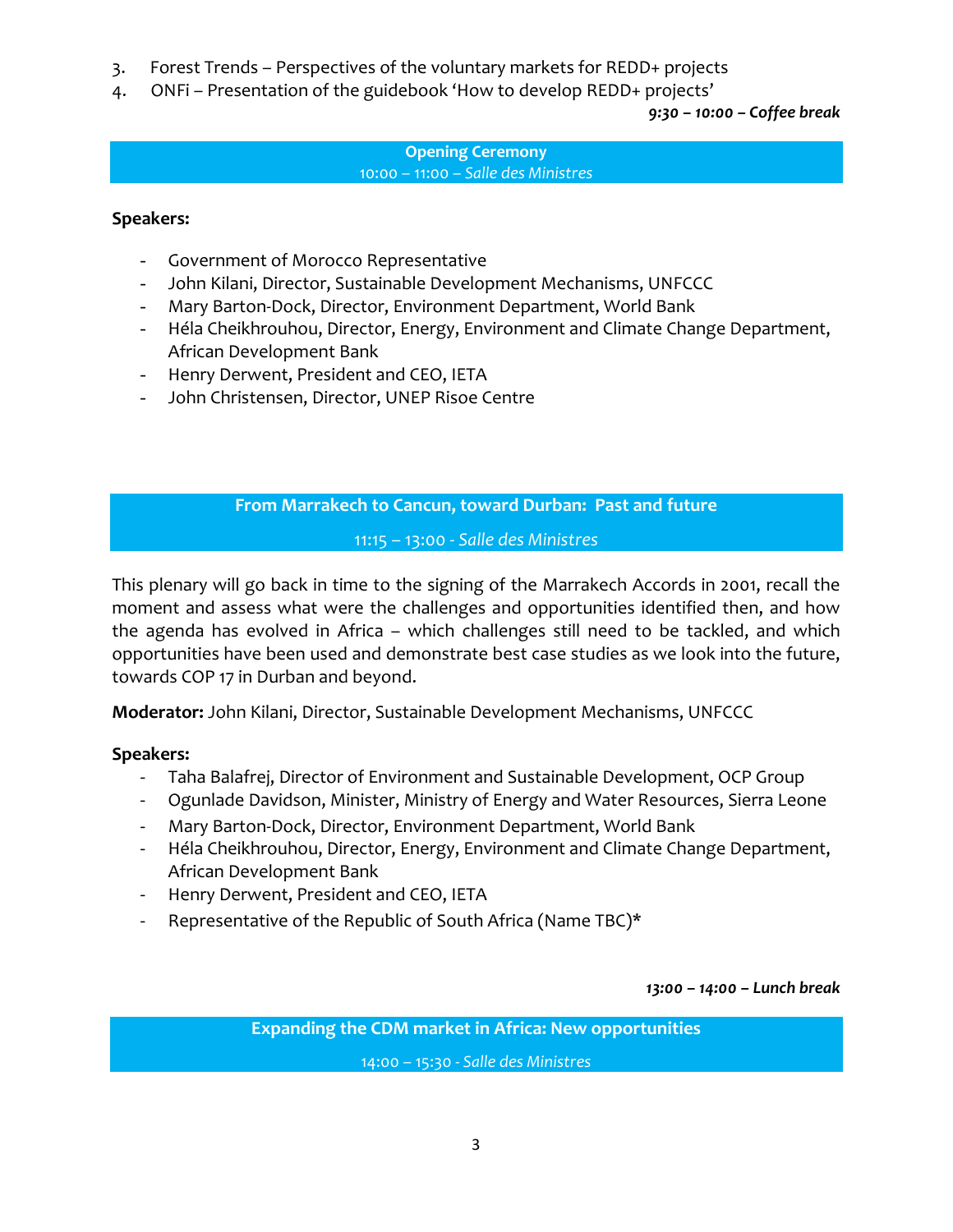From the EU's bold move to restrict the import of post-2012 CERs to the Cancun's landmark decisions on standardized baselines, the past year has seen major policy changes that are likely to significantly affect the CDM in Africa. This panel will discuss these and other policy developments, including recent work on PoAs, micro‐scale scheme (VSSC), and the development of the UNFCCC loan scheme, as they aim to provide insight and guidance into project development and investment in Africa in 2011 and beyond.

**Moderator:** Neeraj Prasad, Manager, Climate Change Practice, World Bank Institute **Speakers:** 

- Conor Barry, Head of the Organization and Stakeholder Development Unit, UNFCCC
- Steve Thorne, Director, SouthSouthNorth Africa
- Abdelmourhit Lahbabi, President, ADS Maroc
- Martin [Hession](http://cdm.unfccc.int/EB/Members/files/bio_hession.pdf), Chair, CDM Executive Board
- Hervé Allègre, Managing Director, Head of Investments, CDC Climat

*15:30 – 16:00 ‐ Coffee break* 

**Clean energy in Africa: Improving the investment climate while enabling CDM market uptake**

16:00 – 17:30 ‐ *Salle des Ministres*

This plenary will review the investment outlook and prospects in Africa, and inhibiting factors for developing clean energy. Panelists will discuss and share experiences so far gained with effective policy instruments that promote the uptake of clean energy projects such as Feed-in-tariff. The session will highlight also the opportunities that carbon finance can offer and in particular what needs to be done to have a more competitive environment to attract investment.

**Moderator:** Conor Barry, Head of the Organization and Stakeholder Development Unit, **UNFCCC** 

## **Speakers:**

- Herve Gueguen, Head of Carbon Operations, EDF Trading
- Mohammad Khan, Business Strategy Leader, General Electrics Middle East and Africa Department\*
- Olive Muthoni, Senior CDM Officer, Kenya Electricity Generating Company
- Ousmane Fall Sarr, Agence Sénégalaise d'Electrification Rurale Senegal

*Matchmaking session – 18:00 – 19:00 ‐ Room Karam 5*

## **Day 2 – Tuesday 5th of July**

## **Carbon Finance and financiers**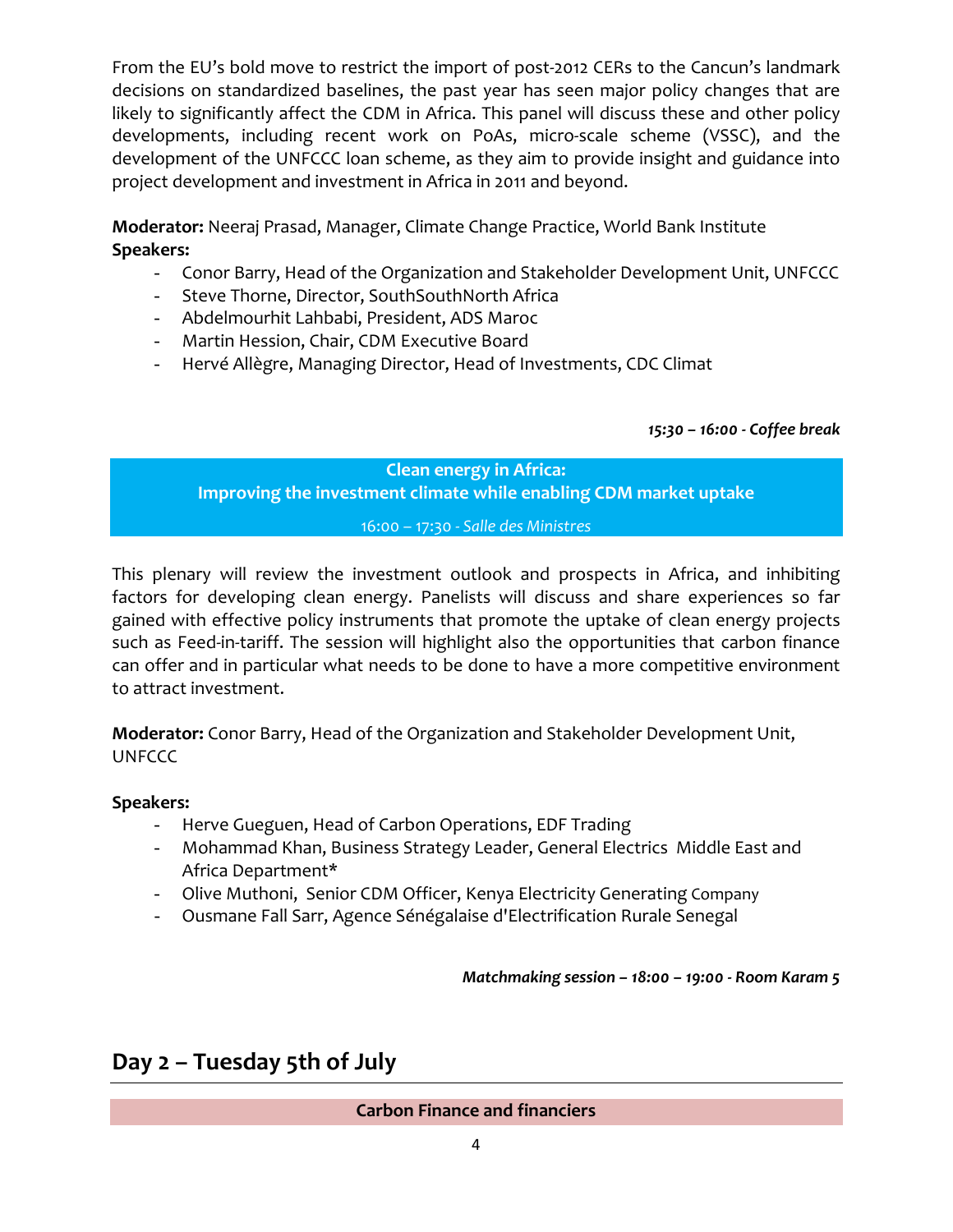#### *8:30 – 9:30 –Salle Fes 1*

This short training sponsored by the African Carbon Asset Development (ACAD) Facility targets the needs of credit and credit risk managers and investment officers working within African financial institutions. Its objective is to enhance these financial professionals' understanding of the how the carbon credit project cycle overlaps with traditional investment project cycles. Participants will gain insight into how to appraise the risks associated with such investments and how carbon revenue streams could be integrated into traditional project or trade financing structures and models.

## **Speakers:**

- ‐ Geoff Sinclair, Director, Carbon Finance, Standard Bank
- ‐ Muyi Kazim, Head of Carbon Origination ‐ Africa, Standard Bank/Stanbic IBTC
- ‐ Glenn Hodes, Sr. Energy Economist, UNEP Risoe/ACAD Facility

## **Standardized baselines: Enhancing regional distribution of the CDM** *8:30 – 9:30 –Salle Fes 2*

In Cancun in December 2010, the Parties to the Kyoto Protocol have agreed to establish standardized baselines with a focus on low-income countries/regions and underrepresented project types. This decision allows the consideration of alternatives to facilitate the calculation of emission reductions and determination of the additionality of projects and programs. This session will discuss implementation of standardized baselines looking in particular at the African context.

## **Speakers:**

‐ Standardized Baselines, what could it mean for Africa: Mr. El Hadji Mbaye Diagne, Président Comité national changement Climatique

‐ Introduction to Standardised Baselines, Julie Godin, World Bank

‐ A Framework for the Development of Standardized Baselines, Massamba Thioye, UNFCCC Secretariat

‐ Examples of applications of Standardized baselines relevant to Africa, Randall

Spalding‐Fecher, Poyry

## **Carbon finance and urban sector: scaling up and extending the CDM reach to cities through programmatic CDM (city wide approach)**

#### *9:45 – 10:45 ‐ Salle Fes 1*

This session will discuss the opportunity to utilize carbon finance to support municipalities and local governments in implementing emission reduction projects. Cities have had limited success in developing CDM projects, with landfill projects being a notable exception, as usually such projects are very small in terms of volume of emission reductions. Creating bundles of projects or Programmes of Activities across multiple cities is also very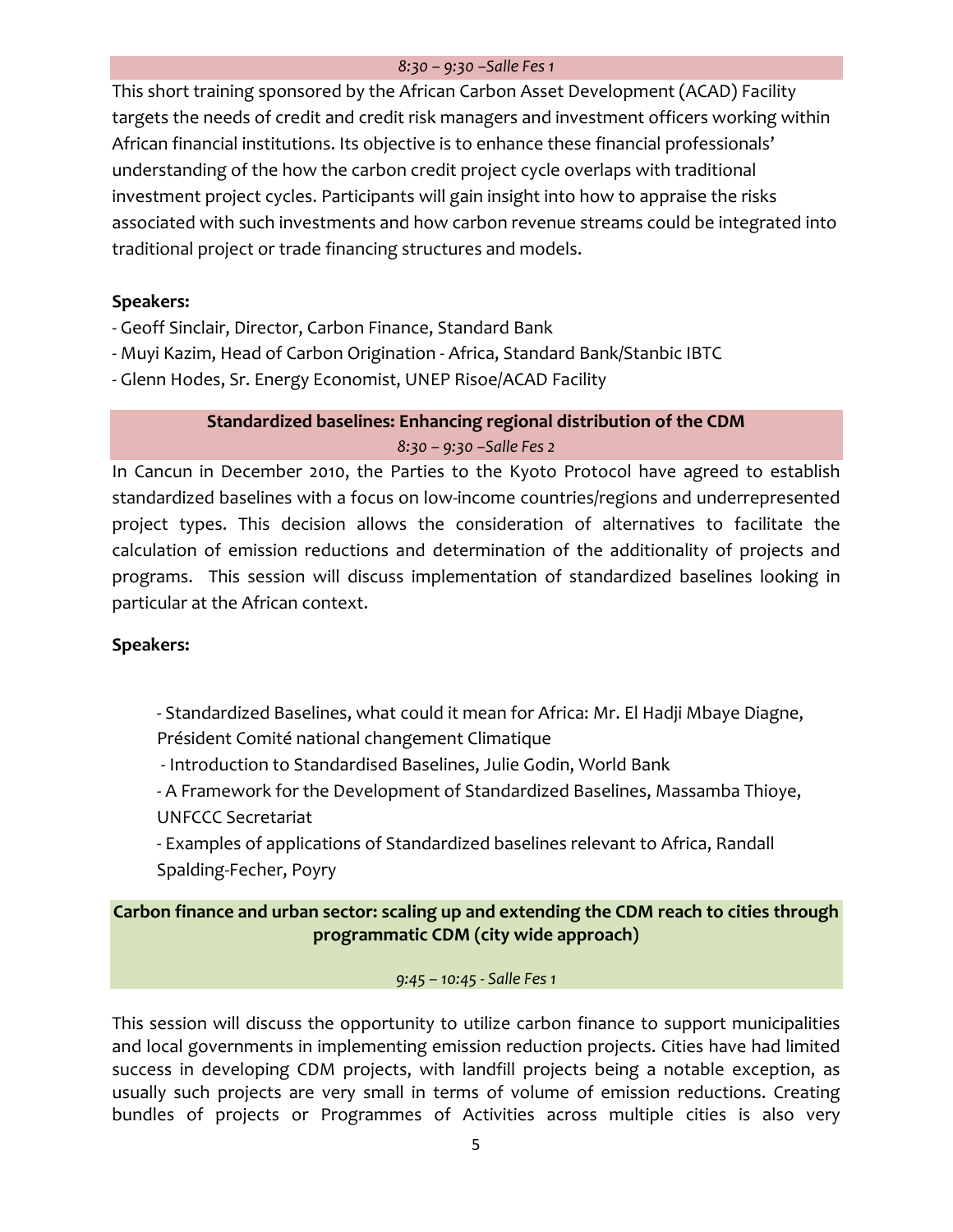challenging. A city-wide program allows city authorities to strategically identify and implement activities across key urban services, including water supply, waste management, energy efficiency, renewable energy, transport and urban forestry. The session will discuss the program structure, methodological issues and opportunities.

**Moderator**: Amit Bando, Executive Director, IPEEC Secretariat **Speakers:**

- Bashar Haddaden, Director, Greater Amman Municipality
- Francois Boulanger, Urban Economist, World Bank
- Shuvendu Bose, Manager CDM Implementation, Masdar Carbon
- Lindsay Strachan, GreenEng(Pty) Ltd

## **NAMAs: What is appropriate for Africa? Challenges and opportunities**

#### *9:45 – 10:45 – Salle Fes 2*

NAMAs offer the potential for African countries to define mitigation in the context of their legitimate and urgent development needs. However, to access substantial funding from 'supported' or 'market' NAMAs, real capacity challenges must be overcome, particularly relating to MRV. The session will discuss emerging frameworks and approaches, existing tools (notably National Inventories and National Communications), and possible funding sources and amounts.

## **Moderator:** Mercedes Fernandez, Environmental Law Expert Climate Focus **Speakers:**

- Artur Lokomet, Market Development, Coal & Emissions Desk, EnBW Trading GmbH
- Ndiafhi Patrick Tuwani, DNA South Africa
- Robert Kelly, Regional Technical Advisor ‐ Climate Change Mitigation, UNDP
- Peter Justice Dery, Assistant Director, Ministry of Environment, Science and Technology, Ghana

#### *10:45 – 11:15 ‐ Coffee break*

**Forestry and agriculture and its implications above the carbon markets ‐ Current and emerging instruments**

#### 11:15 – 12:30 – *Salle des Ministres*

Interesting advancements were made on Forestry and Agriculture issues during the last COP in Cancun. The aim of this plenary is to discuss the latest developments on forestry and agriculture and their implications for carbon markets. The plenary will focus on the support of the carbon finance and how it can help to increase the potential offset found in the agriculture and forestry activities.

## **Moderator:** Françoise d'Estais, CASCADe programme Officer, UNEP/DTIE **Speakers:**

- Ellysar Baroudy, Senior Carbon Finance Specialist, World Bank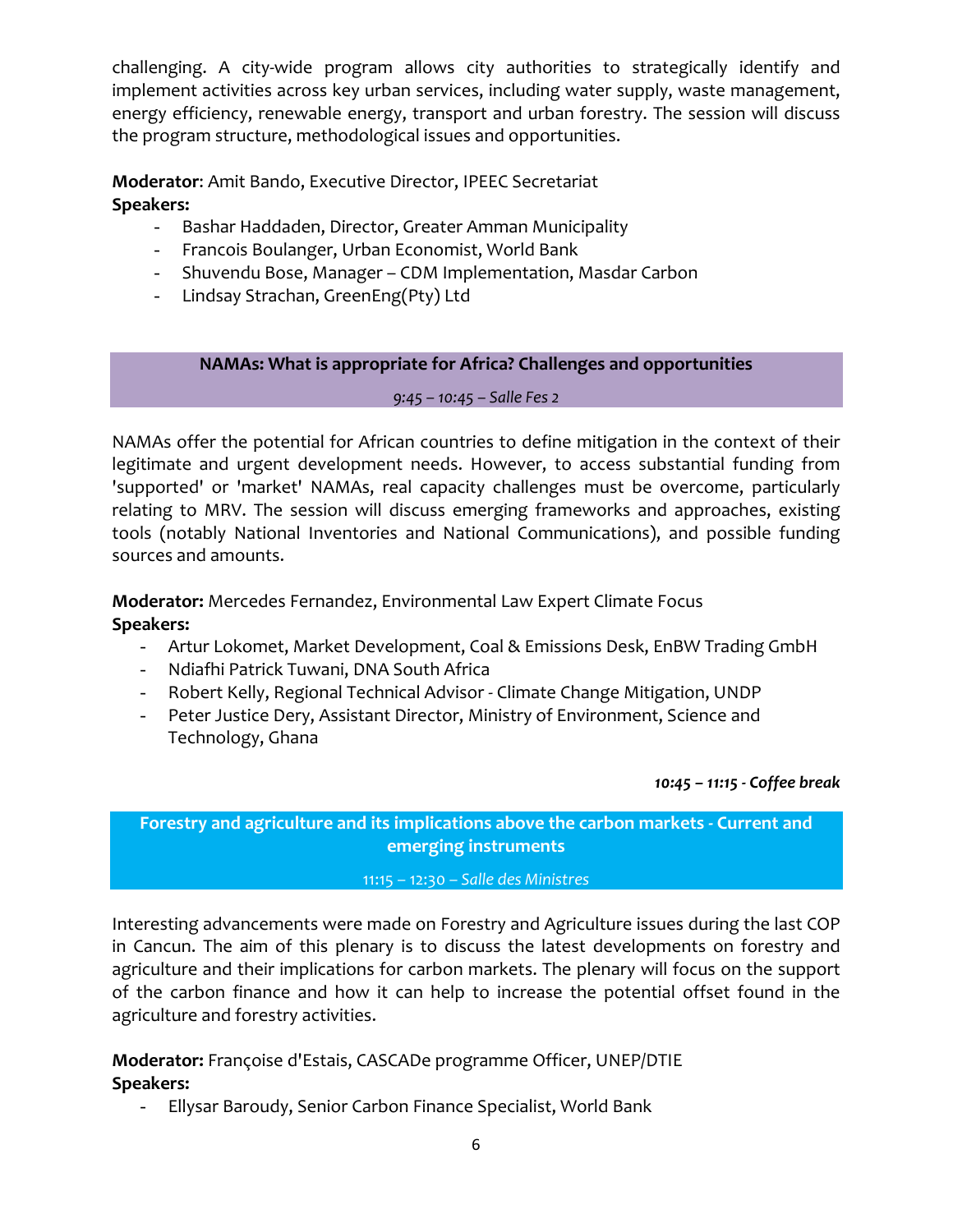- Clement Chenost, Head of business development, ONF
- Naomi Swickard, AFOLU Manager, Verified Carbon Standard Association
- Tony Reekmans, Novacel\*

*12:30 – 13:30 – Lunch break*

## **Standardized methodologies for off‐grid clean and efficient technologies**

*13:30 – 14:30 – Salle Fes 1*

This session will focus on bringing the audience up-to-date on current and likely future developments around the development of standardized offset methodologies for off‐gird, clean and efficient technologies. Panelists will discuss work that is already well underway, work that is being planned now, and work that they hope to see in the future. The focus will be on methodologies for efficient cook‐stoves, light‐bulbs, water filtration systems, and small-scale solar electric or photovoltaic system.

**Moderator**: Massamba Thioye, Manager, Standard Setting Unit, UNFCCC Secretariat **Speakers**:

- Gareth Phillips, Chief Climate Change Officer, Sindicatum Carbon Capital
- Meinrad Burer, Technical Director, Gold Standard
- Randall Spalding Fecher, Pöyry
- Matt Evans, Impact Carbon and Carbon Finance Working Group of the Global Alliance for Clean Cookstoves

## **REDD ‐ Innovative ways to finance REDD+ initiatives at sub national and community levels**

## *13:30 – 14:30 – Salle Fes 2*

To turn the forest carbon projects into a reality the funding is essential aspect and the carbon market could be one essential pathway for this. This workshop will focus on how it will be possible for carbon finance to contribute to financing of REDD+ initiatives and the main challenges of coordination sub-national activities within a national framework for REDD+. And how can REDD+ project be an attractive investment for business partners?

## **Moderator:** Søren Lütken, UNEP Risoe Centre

## **Speakers:**

- Elisabeth DeMarco, Partner, Macleod Dixon
- Hassan Sachedina, The Kasigau Corridor REDD project, Rukinga\*
- Yinka Agidee, Partner, The Rock and Partners
- Alexander Koch, CASCADe, Country coordinator, Associate Programme Officer, UNEP DTIE

**How to facilitate and promote the use of the CDM**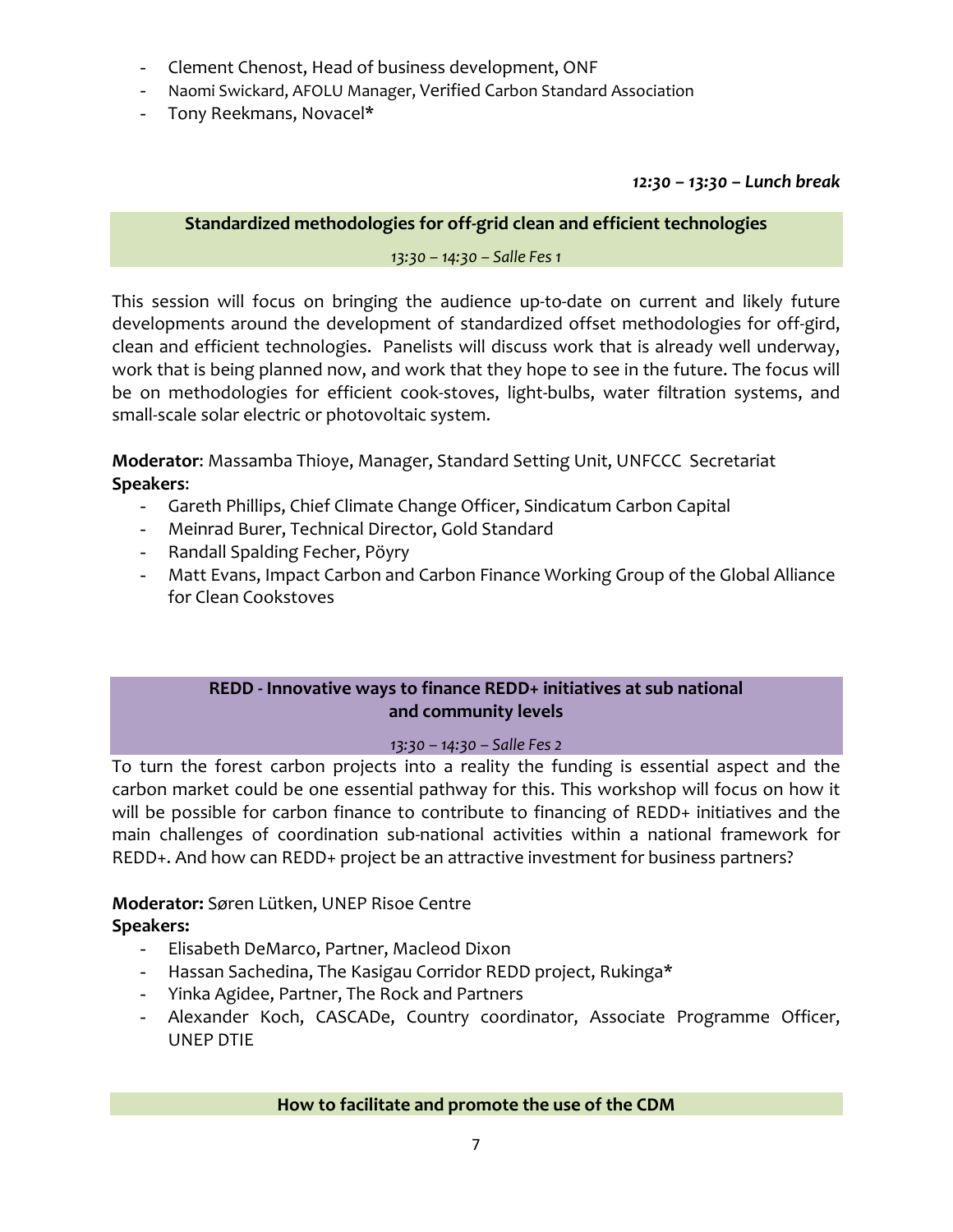#### **by financial institutions in Africa**

#### *14:45 – 15:45 – Salle Fes 1*

Presentations and discussions on how financial institutions in Africa can be more effective in assessing the impact of CDM on their investment activities, and the instruments available to them to promote investment in CDM projects (e.g. dedicated clean energy/CDM credit lines and guarantee facilities from development banks, standardization of loaning process for CDM projects etc.

**Moderator:** Glenn Hodes, Manager ACAD Facility Programme, UNEP Risoe Centre **Speakers:**

- Geoff Sinclair, Director, Carbon Finance, Standard Bank
- Philippe Freund, Director, Becitizen partner in "Nadir Fund"
- Musa Salah, International Organizations Department, Ecobank, Ghana
- Monojeet Pal, African Development Bank

**Climate‐smart agriculture: agro‐forestry and agriculture soils ‐ Unblocking the potential through smart financing**

*14:45 – 15:45 – Salle Fes 2*

The session will focus on the challenges faced by project entities on obtaining financing to start-up projects. This has been a significant challenge to-date. If land use is to be a significant contributor to climate-smart solutions, finance needs to flow. There are developments of guarantee vehicles, there are a multitude of climate funds being spoken about, but what would give confidence to financial institutions to help farmers and project developers access finance?

**Moderator:** Frank Hicks, Forest Tends **Speakers:** 

- Guillaume Bouculat, Financial Director, Livelihoods Fund
- Amos Wekesa, Kenya Soil Carbon Project
- George Wamokoya, COMESA
- Dan Hamza‐Goodacre, Assistant Director, PwC

#### *15.45 – 16:15‐ Coffee break*

**Mobilizing and accessing financing ‐ Still a key barrier** *16:15 – 17:30 – Salle des Ministres*

Financial institutions remain to see CDM investments as a risky business. Consequently, project developers are still facing challenges when trying to obtain adequate finance to implement their projects. This session will examine available tools and knowledge that can mitigate various risks related to the CDM, as well as discuss their potential to effectively integrate carbon revenues in projects' financial...(e.g. standardization of loaning process for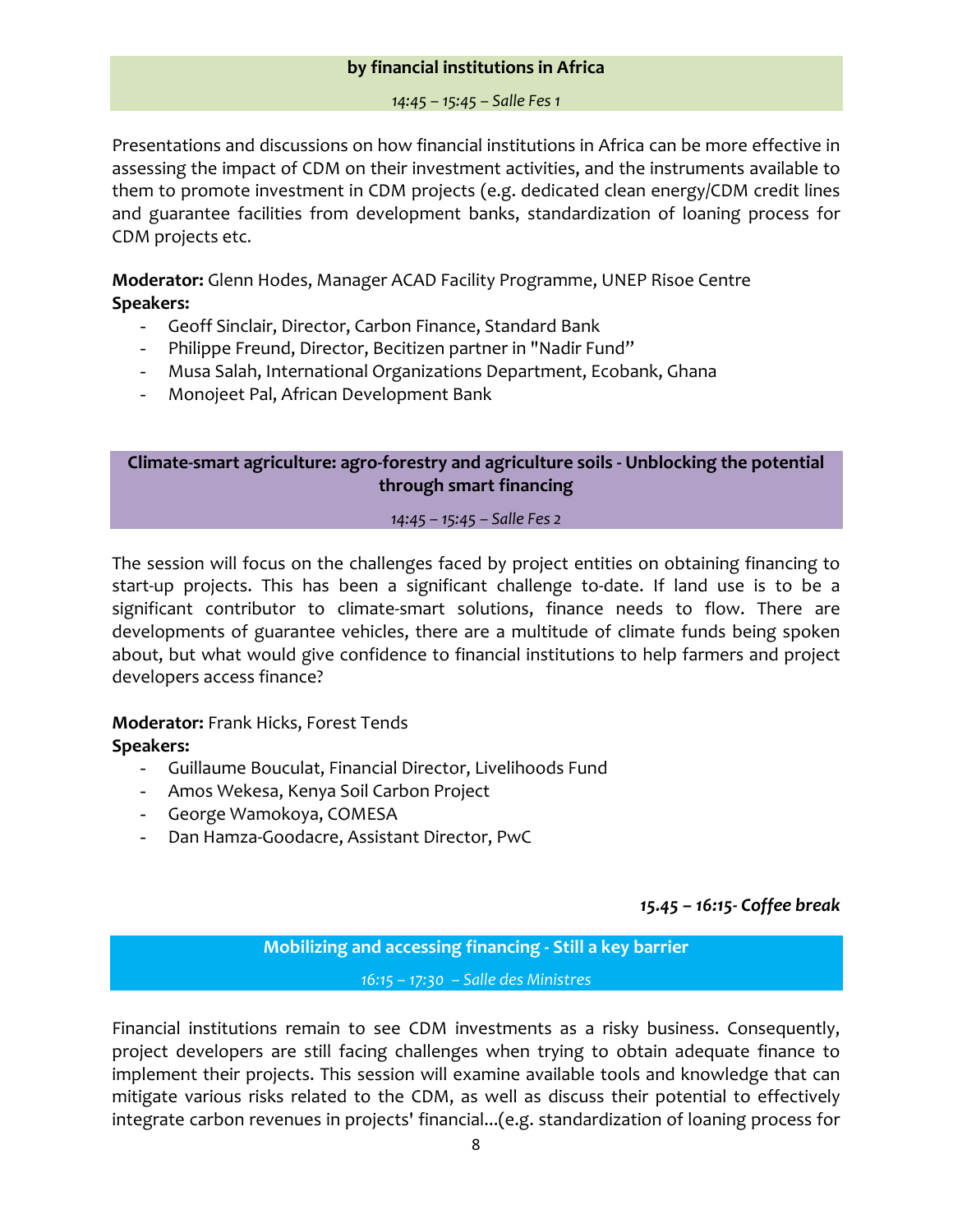the CDM projects and internalization of the CDM‐related revenue streams when considering the financial viability of the projects).

**Moderator:** Héla Cheikhrouhou, Director, Energy, Environment and Climate Change Department, African Development Bank **Speakers:**

- Guido Schmidt‐Traub, CEO, CDC Climat
- Said Mouline, CEO, National Agency for Development of Renewable
- Muyideen Kazim, Head, Africa Stanbic/IBTC Bank Plc
- John Parkin, Plant and Engineering, DSW, eThekwini Municipality
- Energy and Energy Efficiency
- Glenn Hodes, Manager ACAD Facility Programme, UNEP Risoe Centre

*17:45 – 18:45 ‐ Matchmaking sessions– Salle Karam 5*

## **Day 3 – Wednesday**

## **Building consensus for low carbon development or prioritizing mitigation**

*8:30 – 9:30 – Salle Fes 1*

Over the period 2007‐10, the World Bank has supported low carbon development planning in seven emerging economies (Brazil, China, India, Indonesia, Mexico, Poland and South Africa). These assessments include definition of development goals and priorities and greenhouse gas (GHG) mitigation opportunities and examine the benefits and costs of low carbon growth. A core aspect of this work is the development of a set of plausible longer‐ term development scenarios that also reduce GHG emissions and that can help answer a series of key questions about the particular sector or economy. This session will explore the experience with, and challenges of, low carbon planning and prioritization of mitigation efforts through a practical hands-on exercise, as well as showcase the recently developed e-Course on how to EFFECT Low Carbon Development.

## **Speaker:**

- John Allen Rogers, World Bank

## **CDM project surgery – "on‐the‐spot" advice for project developers** *8:30 – 9:30 –Salle Fes 2*

Experts on the development of CDM projects will be available to discuss with individual CDM project developers who might need ad‐hoc advice on whether their project might qualify for the CDM or on specific issues related to their project ideas (e.g. on additionality, methodology, funding). Face to face meetings will be limited to 15 minute slots, and project developers should sign up for their slot at the African Development Bank (AfDB) stand.

*9:45 – 10:45 – Matchmaking sessions – Salle Karam 5*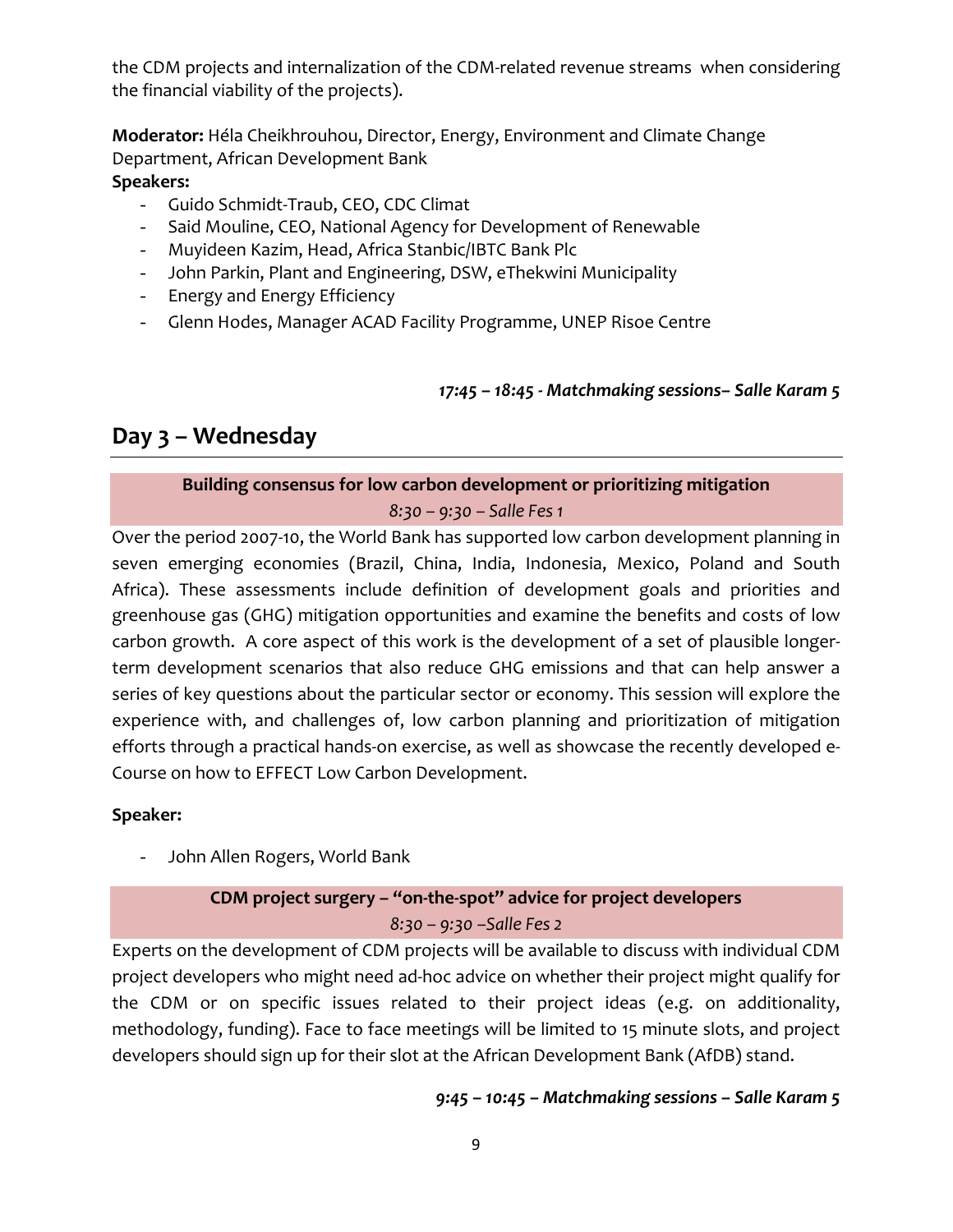#### **Lessons learned on PoA financing and business models**

*11:15 – 12:15 – Room Fes 1*

Despite the common arguments on the potential of PoAs in Least Developed Countries (LDCs) or countries with no CDM success, the uncertainty emerging from lack of concrete guidelines led to a slow learning‐by‐doing process without, inter alia, a solid ground for finance. Since its introduction by the CDM‐EB, back in 2005, the African continent has seen two projects registered out of the six, worldwide, that have passed the CDM‐EB requirements. A central action for a rapid up-scaling of the Carbon Market's engagement with African countries goes through the creation of effective financing and business models which, not only enhance coordination between the different parties in the programme but also boost up its cost-effectiveness, towards both its own success and our own common goal: the climate. This workshop will review different models and approaches already implemented through this CDM modality, summing up and sharing all the lessons they've taught.

**Moderator:** Klaus Oppermann, Team Leader, Policy and Methodology Team, Environment Department Carbon Finance, World Bank

## **Speakers:**

- Elfride Covarrubias Villegas, South Europe, Africa and Middle East BU Manager,DNV Climate Change and Environmental Services
- Gissima B. Nyamo‐Hanga, Ag. Technical Assistance Support Manager, Rural Energy Agency Tanzania
- Rainer Suennen, KfW
- Hassan Rahmani, Fonds d'Equipement Communal, (FEC)

## **Trends in the voluntary carbon market: where does Africa fit in?**

*11:15 – 12:15 – Salle Fes 2*

While voluntary carbon markets are still small compared to compliance markets, the marketplace acts as an incubator of innovative protocols, registries, alliances, and project types. This makes it a perfect place to try out new Africa‐friendly approaches to offset development. Moreover, reports have shown that many companies engage in the voluntary carbon markets to prepare themselves for the compliance "big league". Given new EU limitations on offsets, does this mean that EU buyers may step into Africa quickly in order to test the waters? This session will discuss the state of the voluntary carbon market today and where the most likely opportunities for voluntary market advancement in Africa lie.

**Moderator:** Kim Carnahan, International Policy Director, IETA **Speakers**:

- Adrian Rimmer, CEO, The Gold Standard Foundation
- Gerald Maradan, CEO, Eco‐Act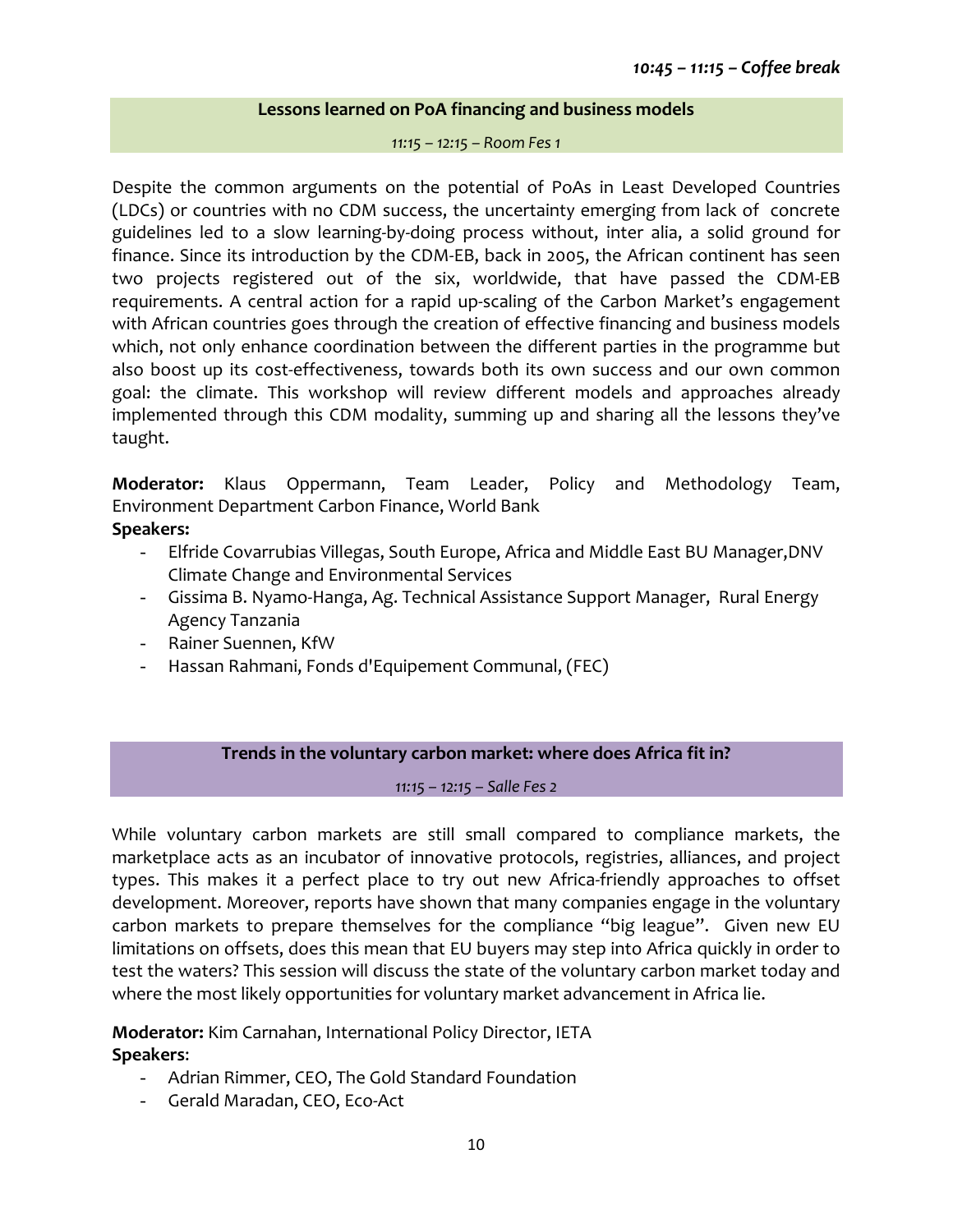- Tom Owino, Project Development Manager, ClimateCare
- Molly Peters-Stanley, Voluntary Carbon Associate, Ecosystem Marketplace

*Lunch break – 12:15 – 13:30*

### **The EU ETS and likely impact on demand for African CERs**

*13:30 – 14:30 – Salle Fes 1*

The EU has a clear framework for the import of CERs from projects registered in LDCs post-2012. This will likely increase demand from LDC projects, and hence favor the majority (33) of African countries. Conversely, non‐LDC countries will need to seek new markets and/or new approaches to leveraging carbon finance for development, including voluntary markets, NAMAs, sectoral approaches or possible bilateral agreements. The focus of the workshop will be on reviewing the current and planned EU criteria for eligibility of CERs, what project types and countries may be favored by these criteria and what alternatives exist for non‐LDC African countries.

**Moderator:** François Sammut, African Carbon Support Programme, African Development Bank

## **Speakers:**

- Alfred Evans, CEO, Islan Management
- Jesus Abadia, Senior manager, ENEL‐ENDESA
- Idy Niang, Ministry of Environment and Nature Protection, Senegal\*
- Janet Selato, DNA, Botswana \*

**Prioritizing mitigation actions through low carbon development planning**

*13:30 – 14:30 – Salle Fes 2*

This session will explore emerging practice and experience with long term (2030 and beyond) low carbon development planning and approaches and challenges in meeting development goals, and identifying GHG mitigation actions and necessary enabling conditions. It will explore how low carbon planning can support access to climate finance instruments.

**Moderator:** Silvia Pariente‐David, Senior Energy Specialist, World Bank **Speakers:**

- Samuel A. Adejuwon, Federal Ministry of Environment, Nigeria
- Zohra Ettaik, Ministry of Energy, Mines, Water and Environment, Morocco
- Todd Ngara, UNEP Risoe Center
- Frederi Viens, Ph.D., Franklin Fellow, Office of Economic Policy, Bureau of African Affairs, U.S. Department of State